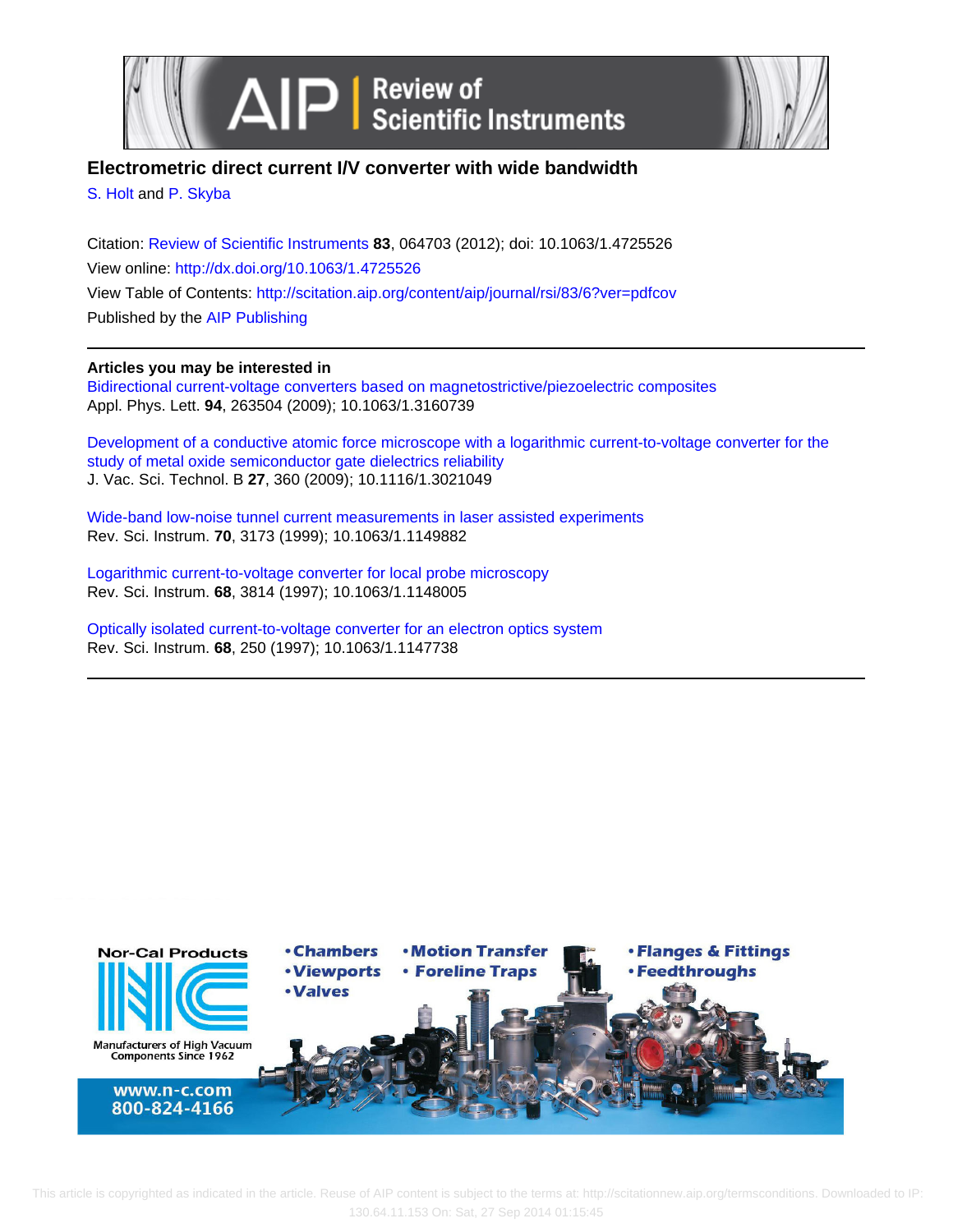# **[Electrometric direct current I/V converter with wide bandwidth](http://dx.doi.org/10.1063/1.4725526)**

S. Holt<sup>1[,a\)](#page-1-0)</sup> and P. Skyba<sup>1,2</sup>

<sup>1</sup>*Department of Physics, Lancaster University, Lancaster LA1 4YB, United Kingdom* <sup>2</sup>*Centre of Low Temperature Physics, Institute of Experimental Physics, SAS and P. J. Šafárik University Košice, Watsonova 47, 04001 Košice, Slovakia*

(Received 27 October 2011; accepted 17 May 2012; published online 12 June 2012)

A principle of operation and electrical characteristics of a high frequency current-to-voltage (I/V) converter are presented. The I/V converter measures the electric current with selectable gains of  $10<sup>5</sup>$ ,  $10<sup>4</sup>$ , and  $10<sup>3</sup>$  V/A in the frequency range from DC to 500 kHz, 1.2 MHz, and 2.4 MHz, respectively. These properties make this I/V converter suitable for wide range of applications such as tuning forks, torsion oscillators, ultrasound transducers measurements, detection of the piezoelectric transducers used in STM techniques, etc., in low temperature physics. The influence of the input impedance of a I/V converter on the precision of alternating current measurements is also discussed. *© 2012 American Institute of Physics*. [\[http://dx.doi.org/10.1063/1.4725526\]](http://dx.doi.org/10.1063/1.4725526)

#### **INTRODUCTION**

A fundamental feature of any active current-to-voltage (I/V) converter is a very high value of the differential impedance  $R_D$ , which together with a very small bias current and low noise current, in principle determine minimal amount of the electric current being detected. The simplest and typical scheme of the I/V converter is very well known (see Fig. [1\)](#page-2-0). This is an electrometric type of the operational amplifier (OA) working as an active device with a resistor  $R_F$  (typical value of  $R_F$  is the order of  $10^8 \Omega$ ) and capacitor  $C_F$  connected in parallel in negative feedback providing the high amplification and frequency stability.<sup>1</sup> The electrometric type of the OA offers an extremely high impedance of input transistors and very low bias current of the order of 50 fA. However, the high amplification provided by the feedback impedance  $Z_F$  reduces the frequency bandwidth of the measured current signals to a range of typically from DC to 100 kHz. This reduction is due to a time constant  $\tau = R_F C_F$ . The high frequency OAs, on the other hand, offer a lower differential input impedance, but a broader frequency bandwidth than the electrometric counterparts. A combination of the electrometric JFETs (or MOSFETs) with high frequency OAs allows a design of the I/V converters operating in a broader frequency range from DC up to a few MHz.

<span id="page-1-0"></span>There are many applications, e.g., measurements of high impedance devices such as ultra sound piezo-electronic transducers used in "surface" microscopy (SPM, AFM, etc.) $^{2,3}$  $^{2,3}$  $^{2,3}$  and tuning forks, torsion oscillators, electrostatically driven grids, etc., are another types of very useful experimental tools used for study of physical properties of quantum liquids  $(^{3}He, ^{4}He,$ and their mixtures) and other systems at low and very low temperatures.[4](#page-5-3)[–6](#page-5-4) Information about a physical system investigated by any of above mentioned techniques is obtained by observing electric current, which is usually detected by means of a I/V converter. Aims of this article are (i) to focus the attention of experimenters on fundamental properties of the real

I/V converters (in particular, its input impedance), which are not so obvious from electric schemes, but they may affect precision or even distort the measurements (especially at higher frequencies), and (ii) to present properties of a high frequency I/V converter suitable for wide range of above mentioned applications.

As shown in Ref. [7,](#page-5-5) the precise measurements of alternating currents flowing through above mentioned devices require reduction of the input impedance of the I/V converter *Zin*. Although it seems from Fig. [1](#page-2-0) that the input impedance of the I/V convertor should be zero as the inverting input has a potential of a "virtual" ground, it is easy to show that the input impedance *Zin* of any real I/V converter can be expressed as  $(R_D \gg R_F)$ 

<span id="page-1-1"></span>
$$
Z_{in}(\omega) = \frac{Z_F(\omega)}{1 + A(\omega)} \doteq \frac{Z_F(\omega)}{A(\omega)},
$$
\n(1)

where  $Z_F(\omega) = R_F/(1 + j\omega R_F C_F)$  and  $A(\omega) = A(0)/(1$  $+ j(\omega/\omega_{3dB})$ ) is the gain of the OA with *A*(0) being the DC open loop gain of OA and  $\omega_{3dB}$  is the frequency bandwidth of the OA  $(f_{3dB})$  multiplied by  $2\pi$ . For comparison, the input impedance *Zin* of an ideal I/V converter (ideal OA with *A*(*ω*)  $\rightarrow -\infty$ ) equals to zero.

The input alternating current flowing through non-zero input impedance of the I/V converter connected in parallel to the capacity of the input coaxial cable  $C_{in}$  generates the voltage, which causes "a current leakage" via  $C_{in}$ . Then the I/V converter detects the smaller current by factor 1/(1  $+ j\omega C_{in}Z_{in}$ ). As it follows from expression [\(1\),](#page-1-1) at low frequencies, a typical gain factor of the operational amplifier *A*(0) is of the order of  $10^5$  and taking  $Z_F \doteq R_F = 10^8 \Omega$ , then, the input impedance of the I/V convertor is  $Z_{in} = R_n =$  $10<sup>3</sup>$   $\Omega$ . When the angular frequency of the input current increases above  $\omega_{3dB}$ , the input impedance  $Z_{in}$  becomes larger due to the degradation of  $A(\omega)$  with higher angular frequency. The higher value of  $R_F$  increases the gain of I/V convertor on one side, but on the other it reduces its frequency bandwidth (see expression for  $Z_F(\omega)$ ) and increases its input impedance, *Zin*, as well. The value of the I/V converter output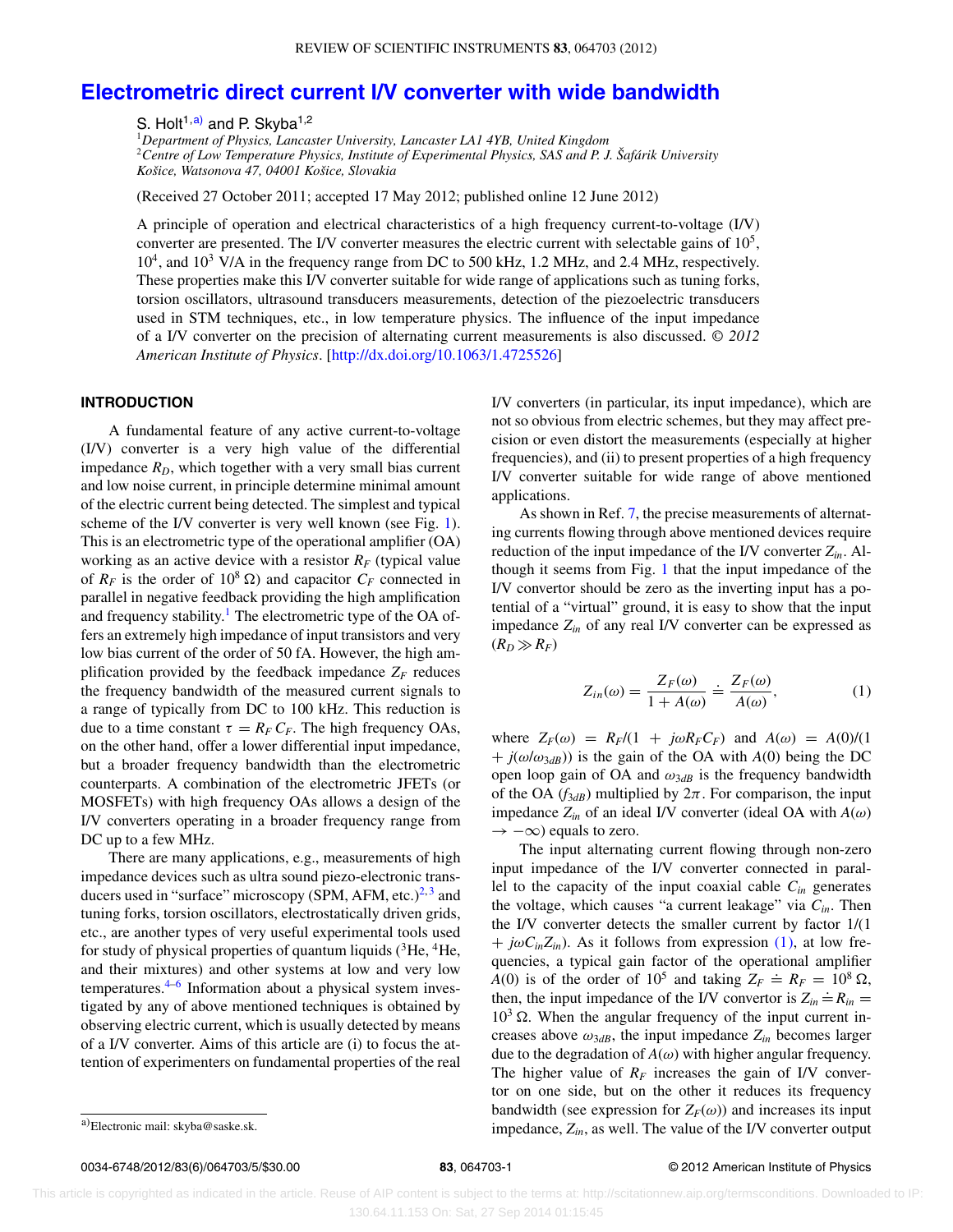<span id="page-2-0"></span>

FIG. 1. The simplest implementation of the I/V converter.

voltage can expressed as

$$
V_0(\omega) = \frac{-Z_F(\omega)I(\omega)}{1 + \frac{Z_{in}(\omega)}{X_c(\omega)}},\tag{2}
$$

where  $I(\omega)$  is the input current and  $X_C = 1/(j\omega C_{in})$  is already mentioned capacitance of the input cable. The input impedance of the I/V converter, *Zin*, forms a voltage divider with the effective series impedance of the device under test (DUT) in Fig. [2,](#page-2-1) representing the impedance of the transducer or device being measured. Thus, the voltage across the device being measured is not the same as the excitation voltage provided by the voltage source (see Fig. [2\)](#page-2-1), due to the voltage drop across the input terminals. This may result in additional error, especially, when the high Q devices are measured and, in order to minimize this error, the input impedance of the I/V converter  $Z_{in}$  should be much smaller than the impedance of the device being measured.

<span id="page-2-1"></span>In this article we present the principle of operation and the properties of a relatively simple I/V converter designed as a combination of a dual JFET and high frequency OAs with selectable gains of  $10^5$  V/A,  $10^4$  V/A, and  $10^3$  V/A in the frequency range from DC to 500 kHz, DC to 1.2 MHz, and

DC to 2.4 MHz, respectively. The I/V converter has a low input impedance of the order of  $0.1 \Omega$  or less and is suitable for the wide range of applications in low temperature physics.

#### **PRINCIPLE OF OPERATION**

A schematic connection of the presented I/V converter is shown in Fig. [3.](#page-3-0) The differential pair of JFET transistors provides the high input differential impedance of the I/V converter, while two operational amplifiers serve as the active circuits stabilizing the working points of the JFET transistors in a broad frequency range up to a few MHz. The operational amplifier OA1 holds the bias voltage between the grounded gate and the source of the transistor T1 at constant value, which is equal to the value on its non-inverting input adjusted by the divider R1 and R2. This scheme offers a broad flexibility from the point of view of the working point adjustment for the various types of the input transistors and operational amplifiers. As the bias voltage of T1 is constant, the transistor T1 works like a current source supplying a constant current I*DS*1. The current I*DS*<sup>1</sup> generates constant voltage drop across the resistor R<sub>D1</sub> and this voltage serves as the reference voltage for the second operational amplifier OA2.

OA2 drives the second transistor of the pair T2, working like an emitter follower, through the active negative feedback provided by the resistor  $R_F$  and capacitor  $C_F$ . This feedback sets the voltage drop on the resistor R<sub>D2</sub> to be equal to that on R*D*1, and because the gate of T1 is grounded, the gate of T2 is held by the feedback at the potential of the virtual ground. Now, let the input current of T2 go to zero. Then, the negative feedback of OA2 also sets its output voltage to be equal to zero (a voltage offset can be compensated by means of a compensation potentiometer). If the input current is nonzero, in order to keep the gate of T2 on the potential of the virtual ground, the active feedback of OA2 sets its output voltage to the value, at which the current flowing from the output through the resistor  $R_F$  equals to the value of the input current, i.e.,  $I_{in} \doteq -V_{out}/Z_F$ .

In order to have a choice to select the amplification factor we added five reed relays controlled by a microcontroller



FIG. 2. The input impedance of the I/V converter  $Z_{in}$  with in parallel connected  $C_{in}$  and in series connected impedance of the device being measured (device under test, DUT) form a voltage divider of the excitation voltage source.

 This article is copyrighted as indicated in the article. Reuse of AIP content is subject to the terms at: http://scitationnew.aip.org/termsconditions. Downloaded to IP: 130.64.11.153 On: Sat, 27 Sep 2014 01:15:45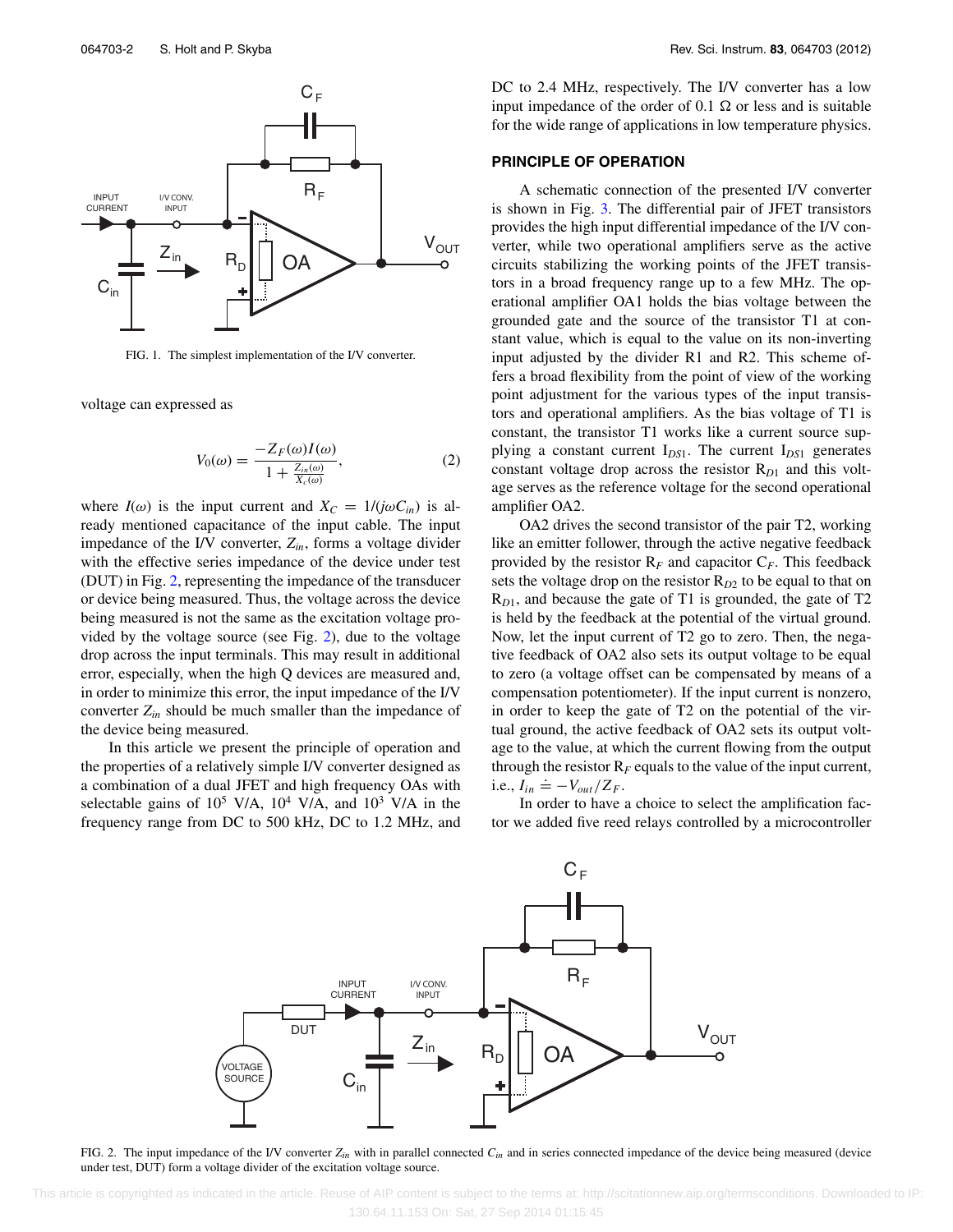<span id="page-3-0"></span>

FIG. 3. Schematic connection of the I/V converter.

<span id="page-3-1"></span>and darlington driver (Fig. [3](#page-3-0) shows only their contacts). These contacts, as shown in Fig. [3,](#page-3-0) allow to connect one of the feedback impedances to the operational amplifier output providing the amplification factor and frequency response of the I/V converter. Finally, the third rf-operational amplifier works as a non-inverting amplifier and adds an additional amplification by the factor 10 or 2, which is dependent on the I/V gain selected.



FIG. 4. DC characteristics of the I/V converter measured for three amplification factors  $10^5$  V/A,  $10^4$  V/A, and  $10^3$  V/A.

 This article is copyrighted as indicated in the article. Reuse of AIP content is subject to the terms at: http://scitationnew.aip.org/termsconditions. Downloaded to IP: 130.64.11.153 On: Sat, 27 Sep 2014 01:15:45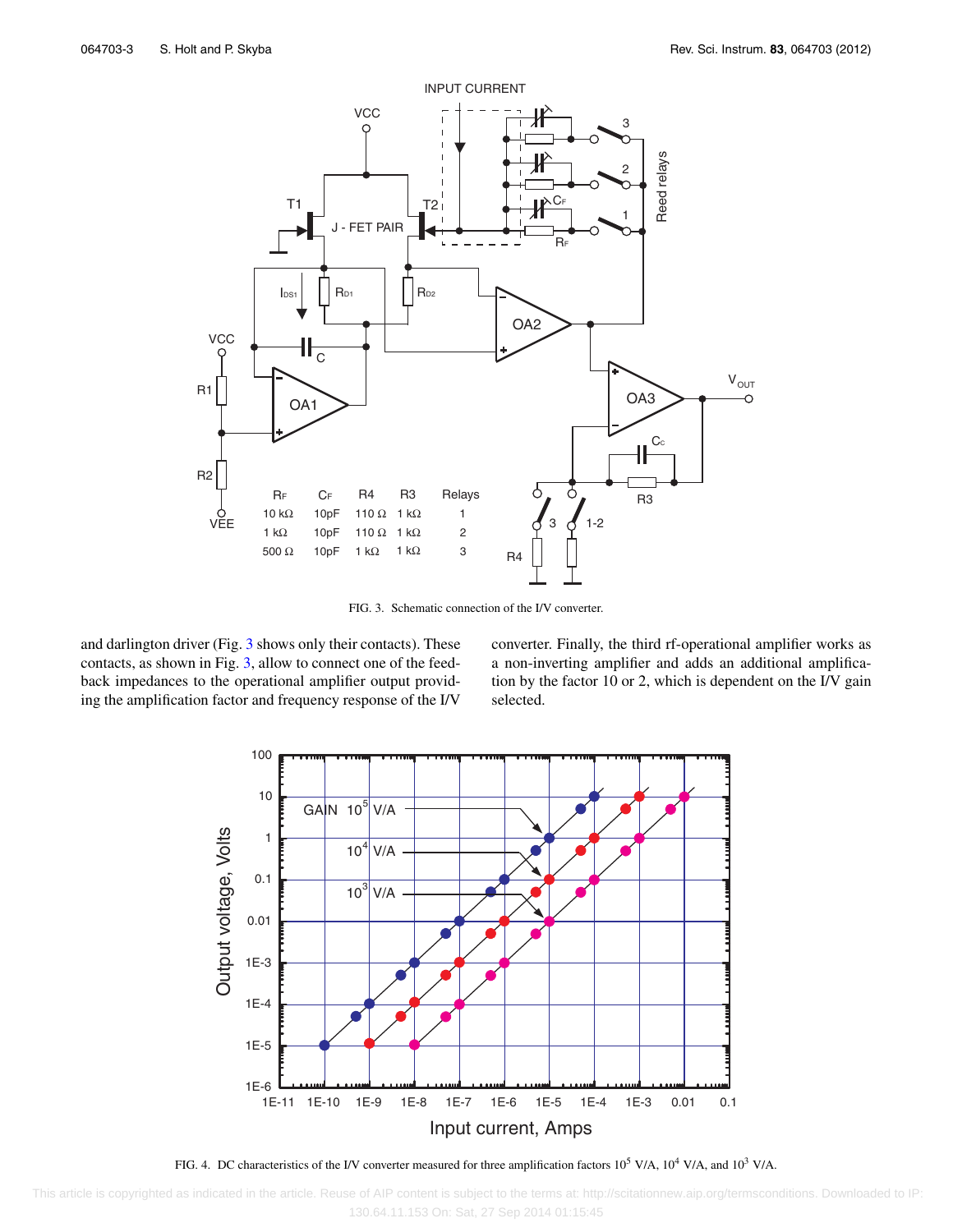<span id="page-4-0"></span>

FIG. 5. The amplitude-frequency (solid points) and corresponding phasefrequency (open points, see scale on the right) characteristics of the currentto-voltage converter for three amplification factors.

#### **PROPERTIES OF THE I/V CONVERTER**

Figure [4](#page-3-1) presents the DC characteristics of the I/V converter, i.e., the dependence of the I/V converter output voltage measured for three amplification factors as a function of the DC input current. The Keithley Model 220 constant current source served as a source of the calibrated current and corresponding I/V converter output voltage were measured by a standard digital voltmeter (DVM). Slopes of the linear dependencies confirm the expected amplification factors of the I/V converter  $(10^3 \text{ V/A}, 10^4 \text{ V/A}, \text{ and } 10^5 \text{ V/A})$ . It is worth mentioning at this point that presented I/V converter covers the detection of the input current in the nine orders of magnitude.

The amplitude-frequency characteristics of the I/V converter are presented in Fig. [5.](#page-4-0) To measure these characteristics, a harmonic voltage generator was used as a signal source. The generator output voltage was attenuated by −40 dB attenuator. A resistor of the nominal value of  $100 \Omega$  connected between the attenuator and I/V converter input defined the current being detected by the I/V converter. One channel of a digital oscilloscope measured the I/V converter output voltage, while the second one simultaneously detected the generator output in order to measure the frequency and the phase characteristics of the converter. The small nominal value of 100  $\Omega$  of the input resistor and a short coaxial cable used for the connection (∼50 pF) minimized the signal phase shift on the input cable in the frequency range of interest and this phase shift was neglected. As follows from the Fig. [5,](#page-4-0) the frequency bandwidths of the I/V converter (defined as  $-3$  dB attenuation) are 500 kHz, 1.2 MHz, and 2.4 MHz for gains  $10^5$  V/A,  $10^4$  V/A, and  $10^3$  V/A, respectively.

The corresponding phase-frequency characteristics are also shown in Fig. [5.](#page-4-0) The data shown in Fig. [5](#page-4-0) are modified by subtracting the value of  $-180°$  from the originally measured data as mentioned above. As it can be seen from the scheme presented in Fig. [3,](#page-3-0) there are two contributions to the phase shift of the measured signal: the first one originates from the impedance  $Z_F$  and the second one is provided by the feedback impedance of non-inverting amplifier. Both of them

<span id="page-4-1"></span>

FIG. 6. Three noise spectral characteristics of the I/V converter measured at gain factor 105 V/A.

can be controlled and adjusted by in parallel connected trimer (variable) capacitors (and resistors).

Figure [6](#page-4-1) presents three independent measurements of the noise spectrum of the I/V converter at the gain factor of  $10<sup>5</sup>$  V/A manifesting very good reproducibility. The region of 1/*f* noise can easily be distinguished from the region of the frequency independent Johnson (or thermal) noise. The latter is related to the thermal motion of electrons via feedback resistor  $R_F$ . Taking value of  $R_F = 10^4 \Omega$ , the corresponding noise current *I<sub>T</sub>* calculated from  $\sqrt{4k_BT\Delta f/R_F}$  at room temperature *T* and bandwidth  $\Delta f = 1$  Hz gives the value  $I_T$  $= 1.25$  pA. This is in very good agreement with measured values of the Johnson noise showed in Fig. [6,](#page-4-1) confirming that a main source of the thermal noise originates from *RF*.

Finally we would like to make some remarks about technical realization of the I/V converter. In order to minimize input leakage currents, all input parts of the I/V converter (labeled by the dashed line in Fig. [3\)](#page-3-0) are made and connected on a teflon insulator. The I/V converter we built has its own DC voltage power supply with DC voltage input (not shown in Fig. [3\)](#page-3-0). This DC voltage input allows the I/V converter to be connected to the voltage outputs (usually) provided by commercial lock-in amplifiers. It makes the applications of the converter with lock-in amplifiers much easier. The I/V converter gain is selected using a none latching switch connected to microcontroller and darlington driver which controls the coils of the five reed relays.

### **CONCLUSIONS**

We presented the principles of operation and technical characteristics of the I/V converter with a selectable gain. Its essential feature is its low input impedance of the order of 0.1  $\Omega$  and reasonable amplification of the order of 10<sup>5</sup> V/A in the frequency range up to 500 kHz. The I/V converter in combination with lock-in amplifier seems to be suitable for a wide range of applications such as detection of the piezoelectric transducers used in SPM techniques, the tuning forks,